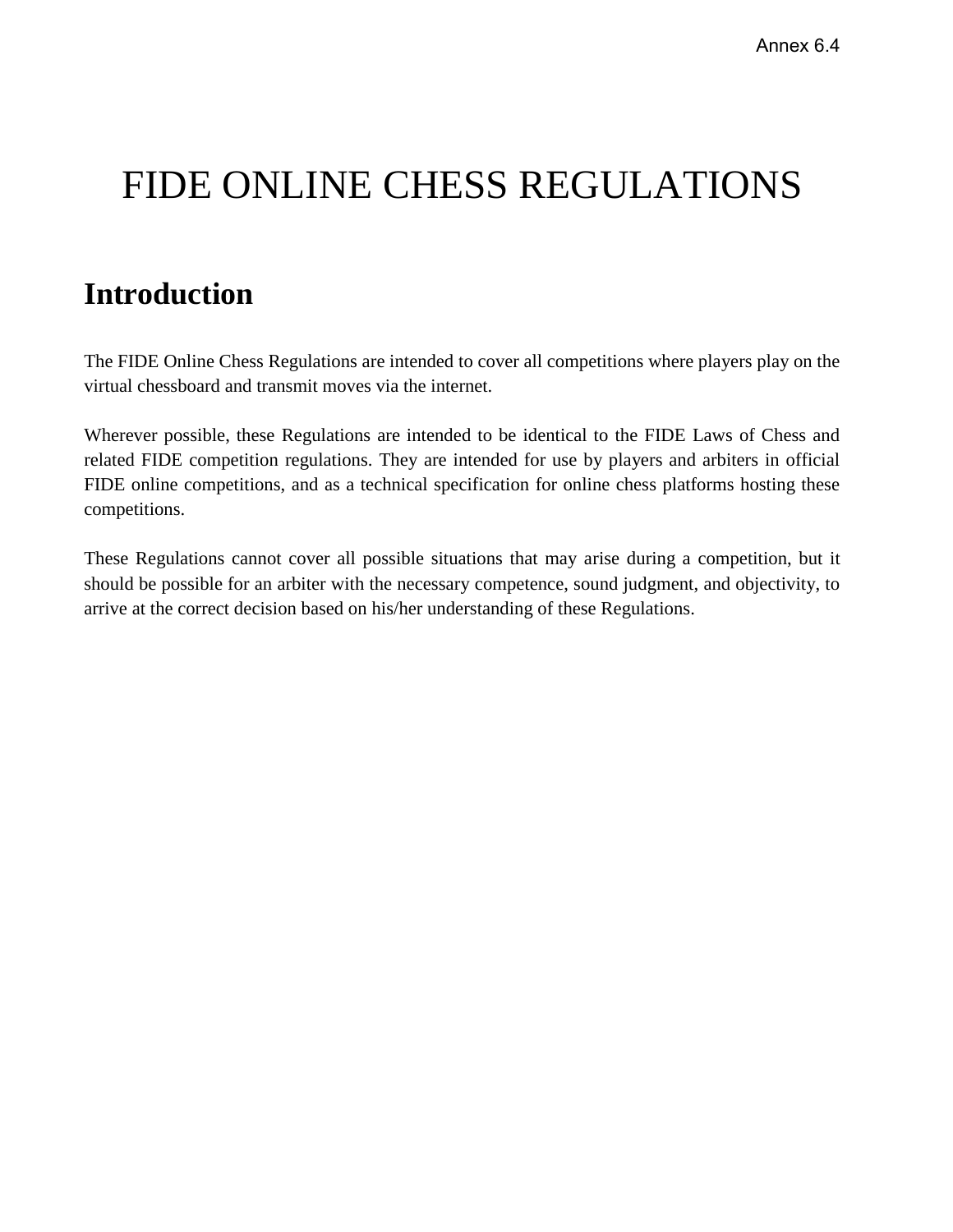# Contents

| APPENDIX II. Rules for Significantly/Totally Blind and Unable to Move Disabled Chess Players for         |
|----------------------------------------------------------------------------------------------------------|
| APPENDIX III. Rules for Significantly/Totally Blind and Unable to Move Disabled Chess Players for Hybrid |
|                                                                                                          |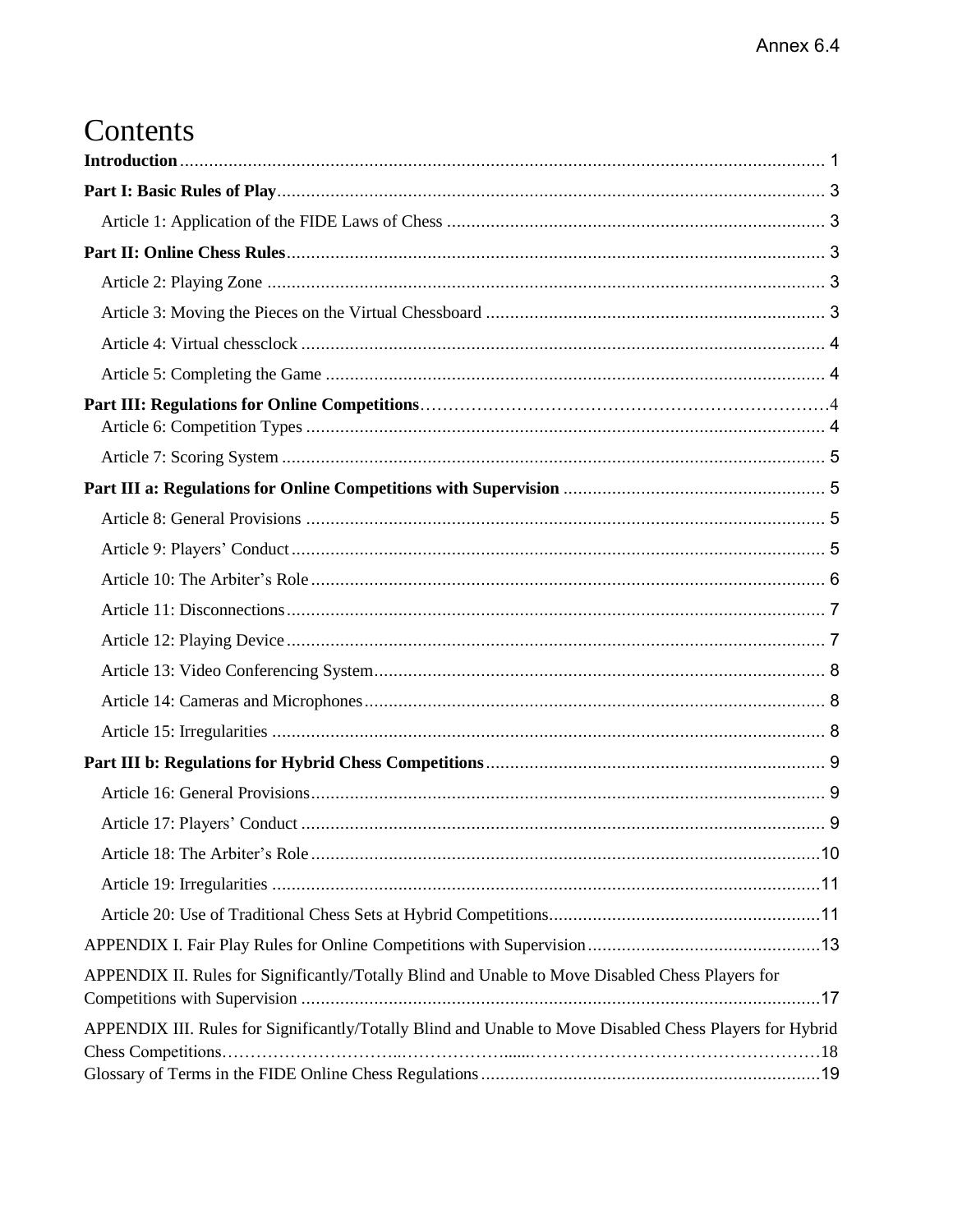## <span id="page-2-0"></span>**Part I: Basic Rules of Play**

### <span id="page-2-1"></span>Article 1: Application of the FIDE Laws of Chess

- 1.1 Articles 1 3 of the Basic rules of play from the FIDE Laws of Chess are fully applied, except Article 2.1.
- 1.2 Article 2.1 of the Basic rules of play from the FIDE Laws of Chess is superseded by Article 3.1 of these Regulations.
- 1.3 Articles 4 and 5 of the Basic rules of play from the FIDE Laws of Chess are superseded by Articles 3 and 5 of these Regulations respectively.

## <span id="page-2-2"></span>**Part II: Online Chess Rules**

for both players.

#### <span id="page-2-3"></span>Article 2: Playing Zone

| 2.1 | Online chess games are played on a virtual chessboard.                                                 |
|-----|--------------------------------------------------------------------------------------------------------|
| 2.2 | The virtual chessboard shall be hosted by an online playing zone, usually an application or a website. |
| 2.3 | The list of moves shall be visible on the screen to the arbiter and both players throughout the game.  |
| 2.4 | Each player is responsible for familiarising themselves with the playing zone's features and           |
|     | functionality.                                                                                         |

## <span id="page-2-4"></span>Article 3: Moving the Pieces on the Virtual Chessboard

| 3.1 | The virtual chessboard is composed of an 8 x 8 grid of 64 equal squares alternately light (the 'white'<br>squares) and dark (the 'black' squares). The chessboard's right lower corner square is white. |
|-----|---------------------------------------------------------------------------------------------------------------------------------------------------------------------------------------------------------|
| 3.2 | Moves are made on the virtual chessboard, using a playing device, e.g. a computer with a mouse or a<br>tablet.                                                                                          |
| 3.3 | The playing zone shall only accept legal moves.                                                                                                                                                         |
| 3.4 | The player having the move shall be allowed to use any technical means available on the playing zone<br>to make his/her moves.                                                                          |
| 3.5 | As a minimum, the playing zone must offer the possibility to select the source and target squares to<br>make his/her move.                                                                              |
| 3.6 | The following additional options may be activated and used by the player:                                                                                                                               |
|     | a) Smart move: the player may play his/her move by selecting a single square when a unique                                                                                                              |
|     | move can be done involving that square.                                                                                                                                                                 |
|     | b) Pre-move: the player enters his/her move before his/her opponent made his/her own move.                                                                                                              |
|     | The move is automatically executed on the board as an immediate response to the opponent's move.                                                                                                        |
|     | c) Auto promotion to Queen: the player may set up the playing zone to force the promotion to                                                                                                            |
|     | a queen without being offered to choose the promoted piece.                                                                                                                                             |
| 3.7 | All moves and clock times after each move are automatically recorded by the playing zone and visible                                                                                                    |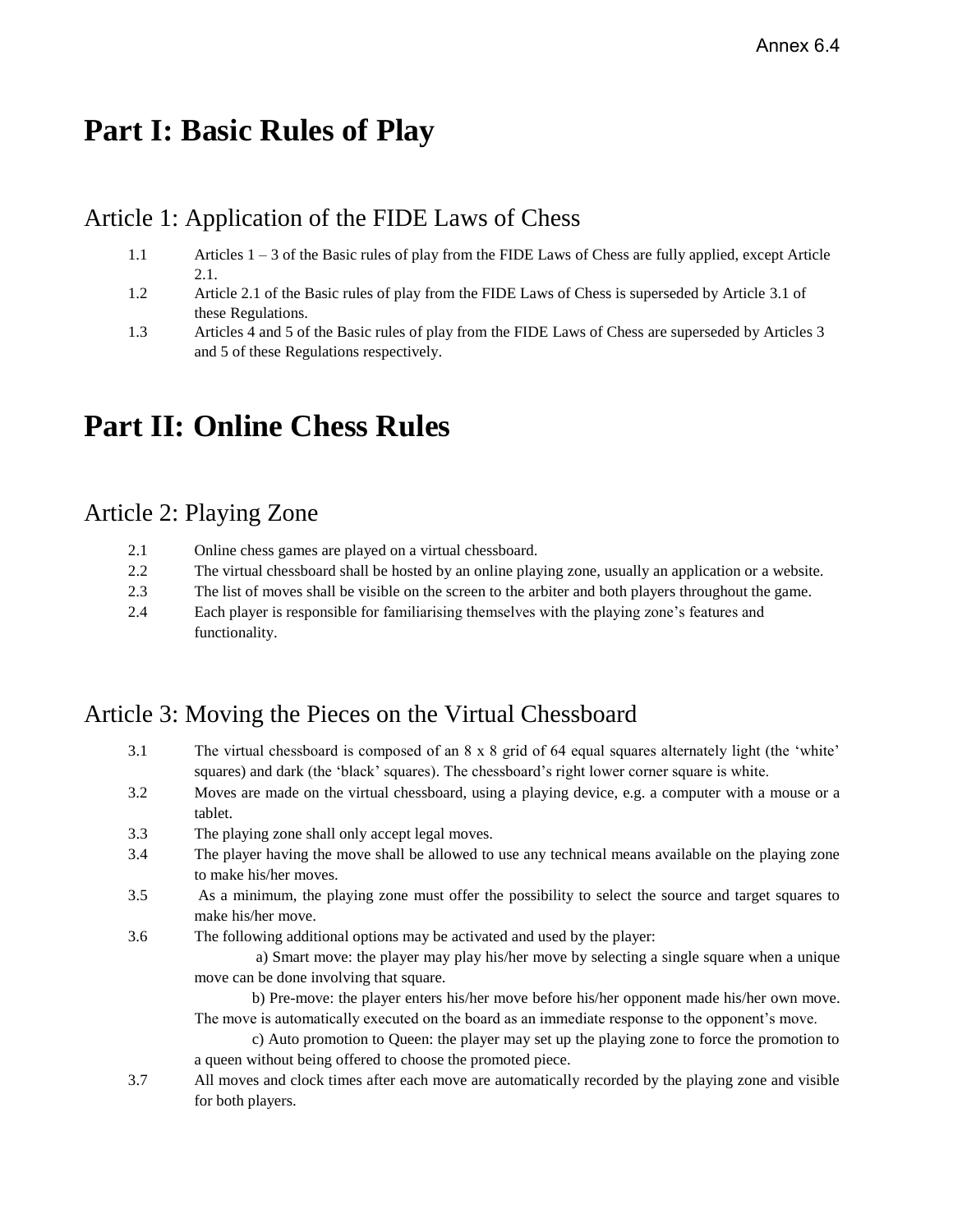3.8 If a player is unable to move the pieces, an assistant, who shall be acceptable to the arbiter, may be provided by the player to perform this operation.

## <span id="page-3-0"></span>Article 4: Virtual Chessclock

- 4.1 'Virtual chessclock' means the individual time displays of both players displayed by the playing zone.
- 4.2 When a player has made his/her move on the chessboard, his/her clock will automatically stop, and the opponent's clock will start.
- 4.3 If a player disconnects from the playing zone during the game, then his/her clock shall continue running.
- 4.4 Each player must complete a minimum number of moves or all moves in an allotted period of time, including any additional amount of time with each move. The competition regulations will specify these in advance.
- 4.5 If a player does not complete the prescribed number of moves in the allotted time, the game is lost by that player. However, the game is automatically drawn if the position is such that the opponent cannot checkmate the player's king by any possible series of legal moves.

### <span id="page-3-1"></span>Article 5: Completing the Game

- 5.1 The game is won by the player who has checkmated his/her opponent's king.
- 5.2 The game is won by the player whose opponent declares he/she resigns by pressing button "resign" or by another method available on the playing zone.
- 5.3 The player can offer a draw in accordance with any method provided by the playing zone. The offer cannot be withdrawn and remains valid until the opponent accepts it, rejects it by playing a move or the game is concluded in some other way.
- 5.4 The game is automatically drawn when:
- 5.4.1 the same position appeared for the third time (as described in Article 9.2.2 of the FIDE Laws of Chess);
- 5.4.2 the player to move has no legal move and his/her king is not in check. The game is said to end in 'stalemate';
- 5.4.3 a position has arisen in which neither player can checkmate the opponent's king with any series of legal moves;
- 5.4.4 the last 50 moves by each player have been completed without the movement of any pawn and without any capture.

# **Part III: Regulations for Online Competitions**

## <span id="page-3-2"></span>Article 6: Competition Types

- 6.1 Online competitions may be played under the following formats:
- 6.1.1 An "Online chess competition" event without specific player supervision, possibly automated by a playing zone without the supervision of an arbiter. "Online chess" is the most generic term for Internet chess games. The regulations of this kind of events are specified by the playing zones.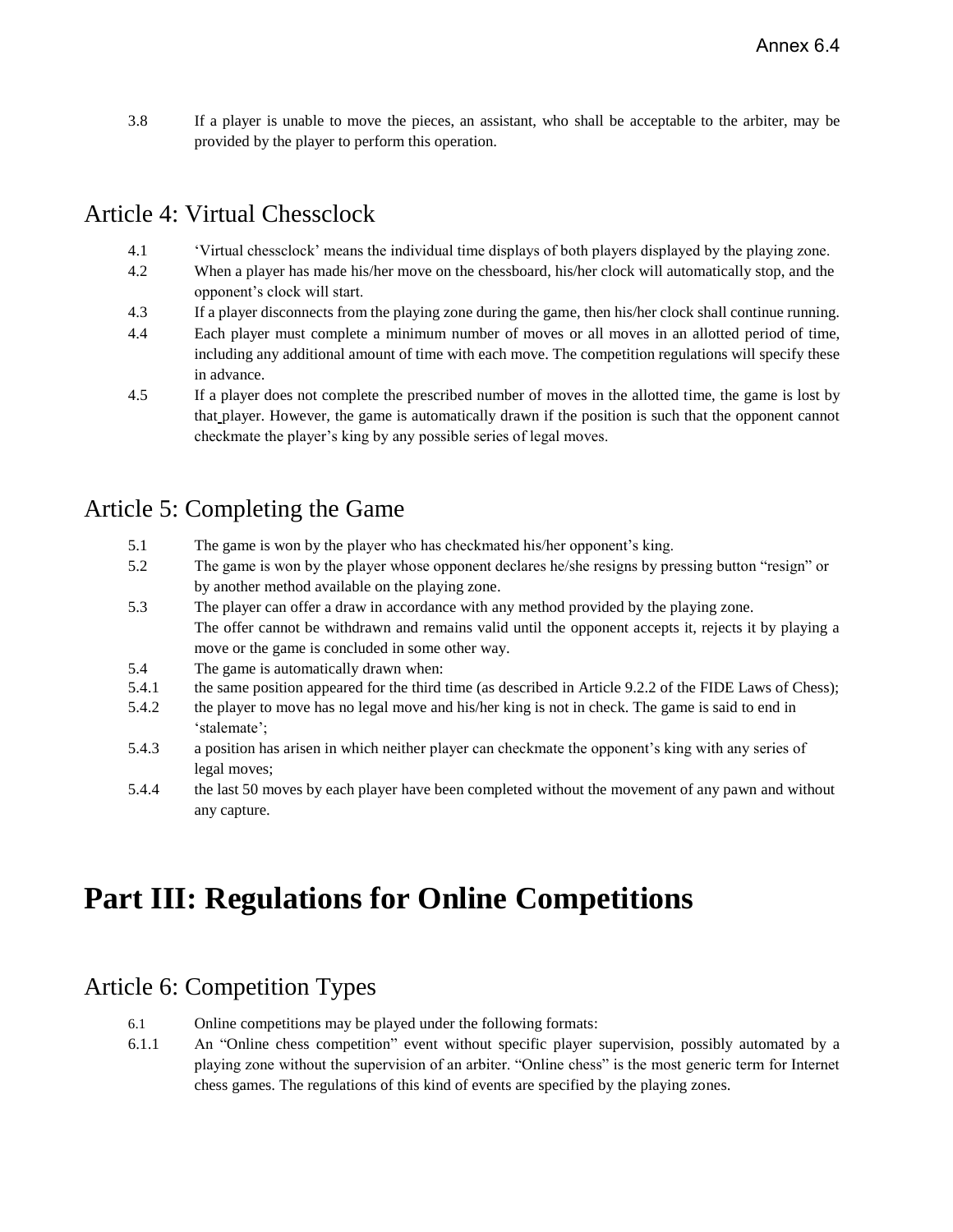- 6.1.2 "Online Chess with supervision" competition is an event where players are remotely supervised by an arbiter. (see Part III a).
- 6.1.3 "Hybrid chess" competition is an event where all players are physically supervised by an arbiter, while they play online (see Part III b)
- 6.2 The competition regulations shall specify the kind of competition listed in Article 6.1.

#### <span id="page-4-0"></span>Article 7: Scoring System

- 7.1 Unless the regulations of an event specify otherwise, a player who wins his game, or wins by forfeit, scores one point (1), a player who loses his/her game, or forfeits, scores no points (0), and a player who draws his game scores a half point  $(\frac{1}{2})$ .
- 7.2 The total score of any game can never exceed the maximum score normally given for that game. Scores given to an individual player must be those normally associated with the game, for example a score of  $\frac{3}{4}$  -  $\frac{1}{4}$  is not allowed.

# <span id="page-4-1"></span>**Part III a: Regulations for Online Competitions with Supervision**

#### <span id="page-4-2"></span>Article 8: General Provisions

- 8.1 The 'playing venue' is defined as the 'playing area', and toilets or restrooms. The playing area is defined as the room where the player plays his/her moves. The regulations of a competition may require the playing area should be monitored by cameras.
- 8.2 No one except the player are allowed to be in the playing area without the permission of the Arbiter.
- 8.3 The time control and method of implementation shall be specified in competition regulations.
- 8.4 If the playing zone allows players to move pieces in contradiction with Article 3.3 (illegal moves), the competition regulations must specify how to deal with such irregularities.
- 8.5 The competition regulations shall specify a default time in advance. If the default time is not specified, then it is zero. If the competition regulations specify that the default time is not zero and if neither player is present initially, White shall lose all the time that elapses until he/she arrives, unless the competition regulations specify or the arbiter decides otherwise.
- 8.6 The playing zone must record the offer of a draw next to the player's move when the draw is offered.

## <span id="page-4-3"></span>Article 9: Players' Conduct

- 9.1 The players shall take no action that will bring the game of chess into disrepute including the way that a player behaves in front of the cameras.
- 9.2 Each player shall connect to the playing zone with an authorised device, to access their games.
- 9.3 Each player shall use his/her personal account when playing competition games on the playing zone.
- 9.4 Players must wear appropriate clothing when visible on camera and follow the dress code of the competition, if any.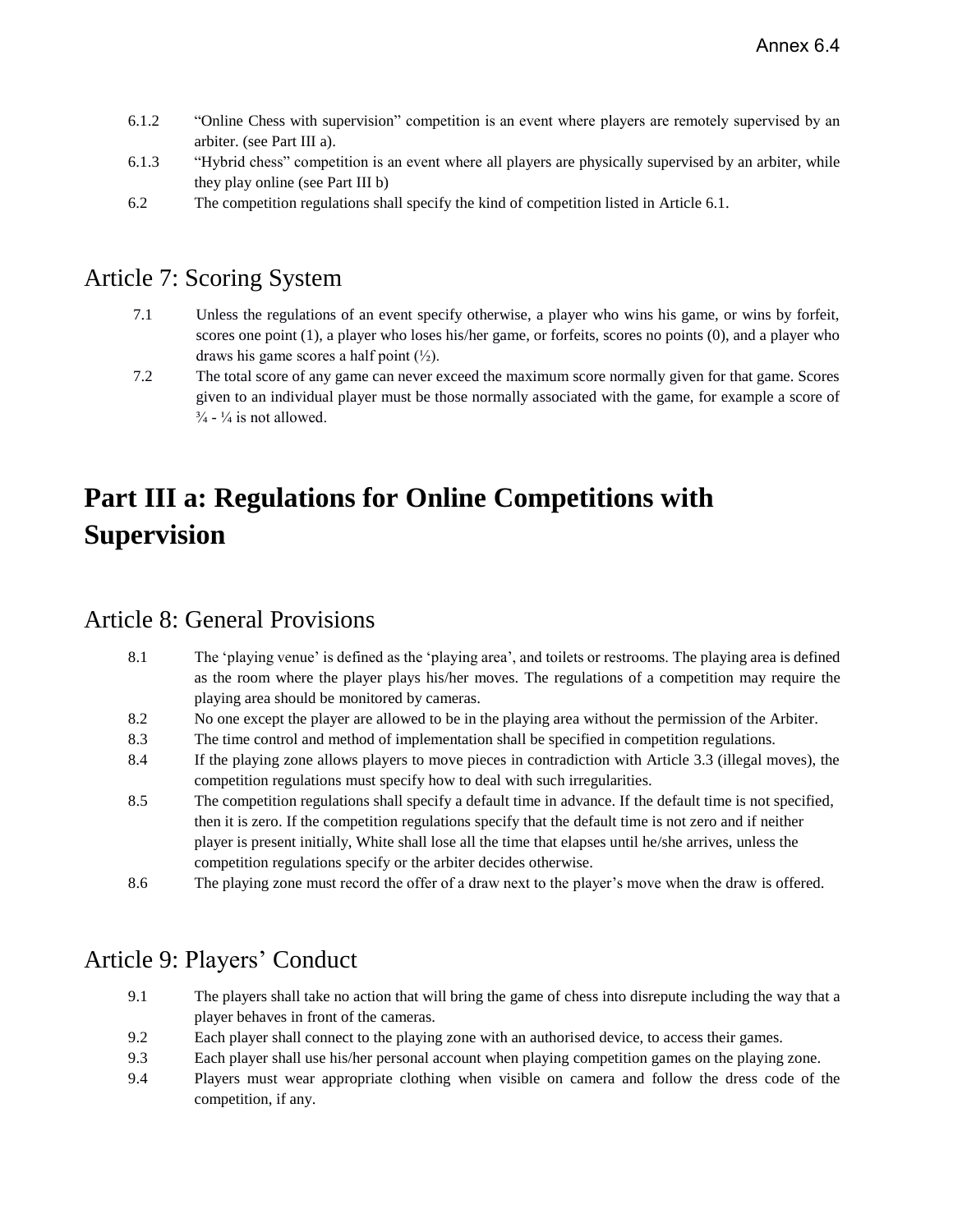- 9.5 During a game a player may leave the playing area or the playing venue only with the permission of the arbiter.
- 9.6 During play the players are forbidden from using any electronic device, notes, sources of information or advice, or to analyse any game on another chessboard.
- 9.7 Players are not allowed to have headphones in or over their ears during play.
- 9.8.1 During a game, a player is forbidden from having in the playing venue any electronic device which is not specifically approved by the arbiter. However, the regulations of an event may allow such devices to be stored very near to the playing area only as a help to provide backup internet.
- 9.8.2 If it becomes evident that a player has a forbidden device in the playing venue, the player shall lose the game. The opponent shall win. The competition regulations may specify a different, less severe, penalty. The Chief Arbiter can also decide to exclude the player from the competition.
- 9.8.3 The arbiter may require the player to show his/her clothes, bags, contents of drawers/cupboards, or other items. A player's body, including ears, may also be inspected. These inspections will be by camera. Where the player's body is searched, other than just the ears, then it must be done in private by a person of the same gender. This search must not be recorded.
- 9.9 Smoking, including e-cigarettes, is not permitted when visible on camera.
- 9.10 It is forbidden to distract or annoy the opponent in any manner whatsoever. This includes unreasonable claims, unreasonable offers of a draw, sending inappropriate messages or the introduction of a source of noise into the playing area.
- 9.11 Infraction of any part of Articles 9.1 9.10 shall lead to penalties in accordance with Article 10.9.
- 9.12 Players who have finished their games shall be considered to be spectators and must comply with the instructions of the Arbiter and the competition regulations. For example: mute their microphones, switch off their cameras and/or stop screen sharing.
- 9.13 A player shall have the right to request from the arbiter an explanation of particular points in the FIDE Online Chess Regulations.
- 9.14 Unless the competition regulations specify otherwise, a player may appeal against the decision of the arbiter. This includes appeals against the result of a game, even if the result was set by the playing zone and approved by the arbiter.
- 9.15 Players may observe other games from their current competition, provided they respect instructions on allowed behavior during a game and only display the current position, time and/or result. Players are forbidden from accessing any kind of game analysis during play.

#### <span id="page-5-0"></span>Article 10: The Arbiter's Role

- 10.1 The arbiter shall see that the FIDE Online Chess Regulations are observed.
- 10.2 The arbiter shall:
- 10.2.1 ensure fair play,
- 10.2.2 act in the best interest of the competition,
- 10.2.3 ensure that a good playing environment is maintained,
- 10.2.4 ensure that the players are not disturbed,
- 10.2.5 supervise the progress of the competition,
- 10.2.6 take special measures in the interests of disabled players and those who need medical attention,
- 10.2.7 follow the Anti-Cheating Rules or Guidelines for FIDE Online Chess Competitions
- 10.3 The arbiters shall observe the games, especially when the players are short of time, enforce decisions they have made, and impose penalties on players where appropriate.
- 10.3.1 The arbiter may appoint assistants to observe games and players.
- 10.4 The arbiter shall inspect the playing area as appropriate before the start of a game.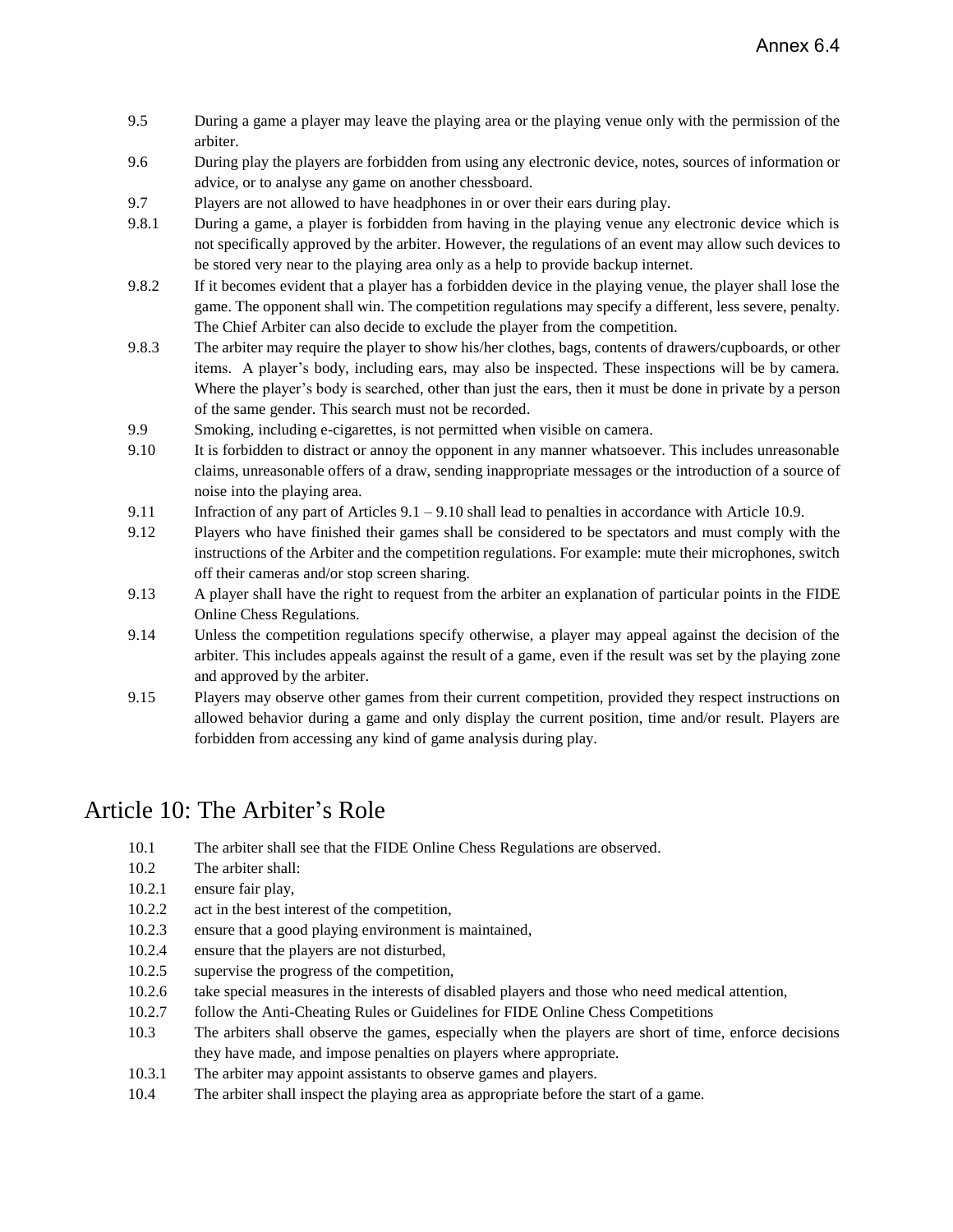- 10.5 The arbiter may award either or both players additional time in the event of external disturbance of the game.
- 10.6 The arbiter must not intervene in a game except in cases described by the FIDE Online Chess Regulations.
- 10.7 Players in other games must not speak about or otherwise interfere in a game. Spectators are not allowed to interfere in a game. The arbiter may expel offenders from the playing venue.
- 10.8 Unless authorised by the arbiter, it is forbidden for anybody to use a mobile phone or any kind of communication device in the playing venue or any contiguous area designated by the arbiter.
- 10.9 Options available to the arbiter concerning penalties:
- 10.9.1 warning,
- 10.9.2 increasing the remaining time of the opponent,
- 10.9.3 reducing the remaining time of the offending player,
- 10.9.4 increasing the points scored in the game by the opponent to the maximum available for that game,
- 10.9.5 reducing the points scored in the game by the offending person,
- 10.9.6 declaring the game to be lost by the offending player (the arbiter shall also decide the opponent's score),
- 10.9.7 a fine announced in advance,
- 10.9.8 exclusion from one or more rounds,
- 10.9.9 expulsion from the competition.

#### <span id="page-6-0"></span>Article 11: Disconnections

- 11.1 It is the player's responsibility to be connected to the playing zone. This includes providing a stable internet connection and a working playing device.
- 11.1.1 The player may maintain his/her connection via a mobile device, only with the prior permission of the Arbiter.
- 11.2 The player shall follow the instructions given by the arbiter concerning his/her presence in the playing zone.
- 11.3 The competition regulations shall state the consequences and potential sanctions in the case of a disconnection from the playing zone during a playing session.
- 11.4 During a game, if a player disconnects from the playing zone, his/her clock shall continue running.
- 11.4.1 If the player can reconnect to the game before his remaining thinking time elapsed, he/she shall continue playing with the thinking time remaining on his/her clock. The arbiter shall decide whether further sanctions are appropriate.
- 11.4.2 If the player cannot reconnect to the game before his/her remaining thinking time is over, then that player shall lose the game unless the competition regulations specify otherwise (including the amount of time that a disconnected player must reconnect within). However, the game is drawn in the situation described in Article 4.5.
- 11.5 During a disconnection both players must not leave their places without the permission of the Arbiter.

## <span id="page-6-1"></span>Article 12: Playing Device

- 12.1 During a game the player shall play with a single screen and share it with the Arbiter, unless specified otherwise in the competition regulations.
- 12.2 During a playing session, the arbiter shall have access upon request to the open applications on the player's device.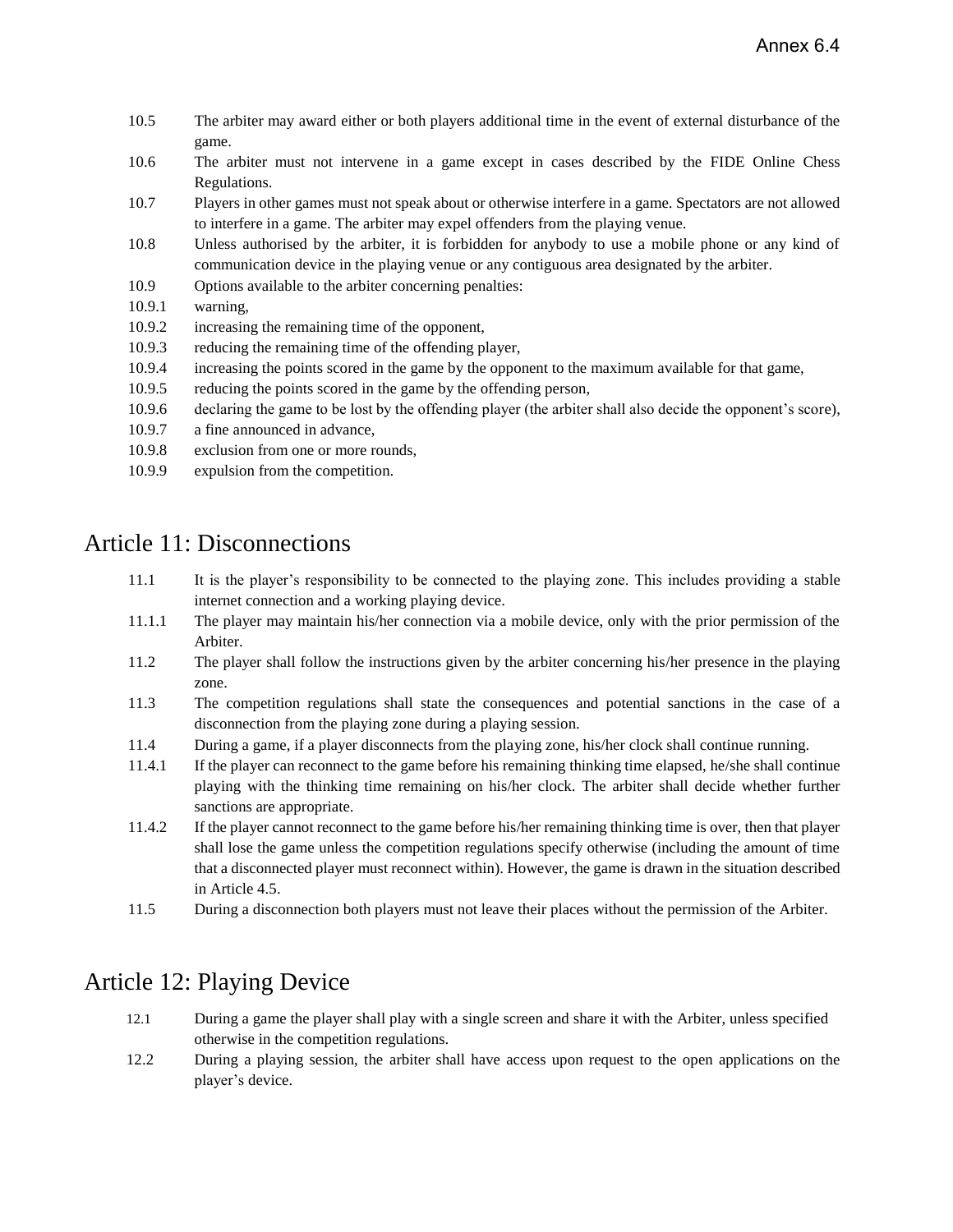12.3 No application other than the one used to play, and a Video Conferencing System must be open on the player's device during the session, unless allowed by the arbiter.

## <span id="page-7-0"></span>Article 13: Video Conferencing System

- 13.1 When played under video supervision, a competition shall provide a Video Conferencing System (VCS) for use by the players and arbiters. The system shall have the following features:
- 13.1.1 A full view of the player displaying at least their face, and if required, their playing area;
- 13.1.2 Audio of the player and surrounding area (via a microphone);
- 13.1.3 Support for screen sharing by the player (under the control of the player and Arbiter).
- 13.2 Each player is required to connect to the VCS at a time specified by the arbiter and remain connected during the entire session.
- 13.3 If a player disconnects from the VCS, but is still connected to the playing zone, then the player is forbidden from moving a piece on the chess board, until he reconnects to the VCS.
- 13.4 The competition regulations may specify that a system of yellow (warning) and red (loss) cards is implemented to support the handling of sanctions due to disconnections from the VCS.

### <span id="page-7-1"></span>Article 14: Cameras and Microphones

- 14.1 When playing under video supervision, the player shall use a webcam that shows his/her complete face during the game. The picture displayed shall not hide the surroundings of the player i.e. no virtual background shall be allowed.
- 14.2 The room lighting must be sufficient to allow broadcasting and movement of a player's eyes to be monitored by the Arbiter and broadcasting.
- 14.3 A player's microphone must always transmit any sounds audible near the player to the Arbiter.
- 14.4 The regulations of the competition may specify that extra monitoring devices (e.g. cameras) are required.

#### <span id="page-7-2"></span>Article 15: Irregularities

- 15.1 Each player is entitled to ask for an arbiter's assistance. If a player calls the Arbiter in order to seek the arbiter's assistance, the arbiter shall determine whether the player has a valid reason for doing so. If the player has no valid reason for doing so, he may be penalised in accordance with Article 10.9.
- 15.2 If a game has started with colours reversed then, if less than 10 moves have been made by both players, it shall be discontinued and a new game played with the correct colours. After 10 moves or more, the game shall continue.
- 15.3 If a game is not drawn automatically when one of the situations described in Article 5.4 (automatically drawn situations) has occurred, the arbiter will declare the game drawn.
- 15.4 If a playing zone automatically declares a draw in contradiction with Article 4.5 (mate possibilities still exist), the arbiter is entitled to modify the automatic result.
- 15.5 If during a game it is found that the setting of either or both clocks is incorrect, the arbiter shall adjust the chessclock immediately. The arbiter shall install the correct setting and adjust the times, if necessary. He shall use his/her best judgement when determining the clock settings.
- 15.6 If the game needs to be interrupted for any reason, the arbiter shall pause the chessclock if possible. If it is not possible, the arbiter may add additional time to either or both players.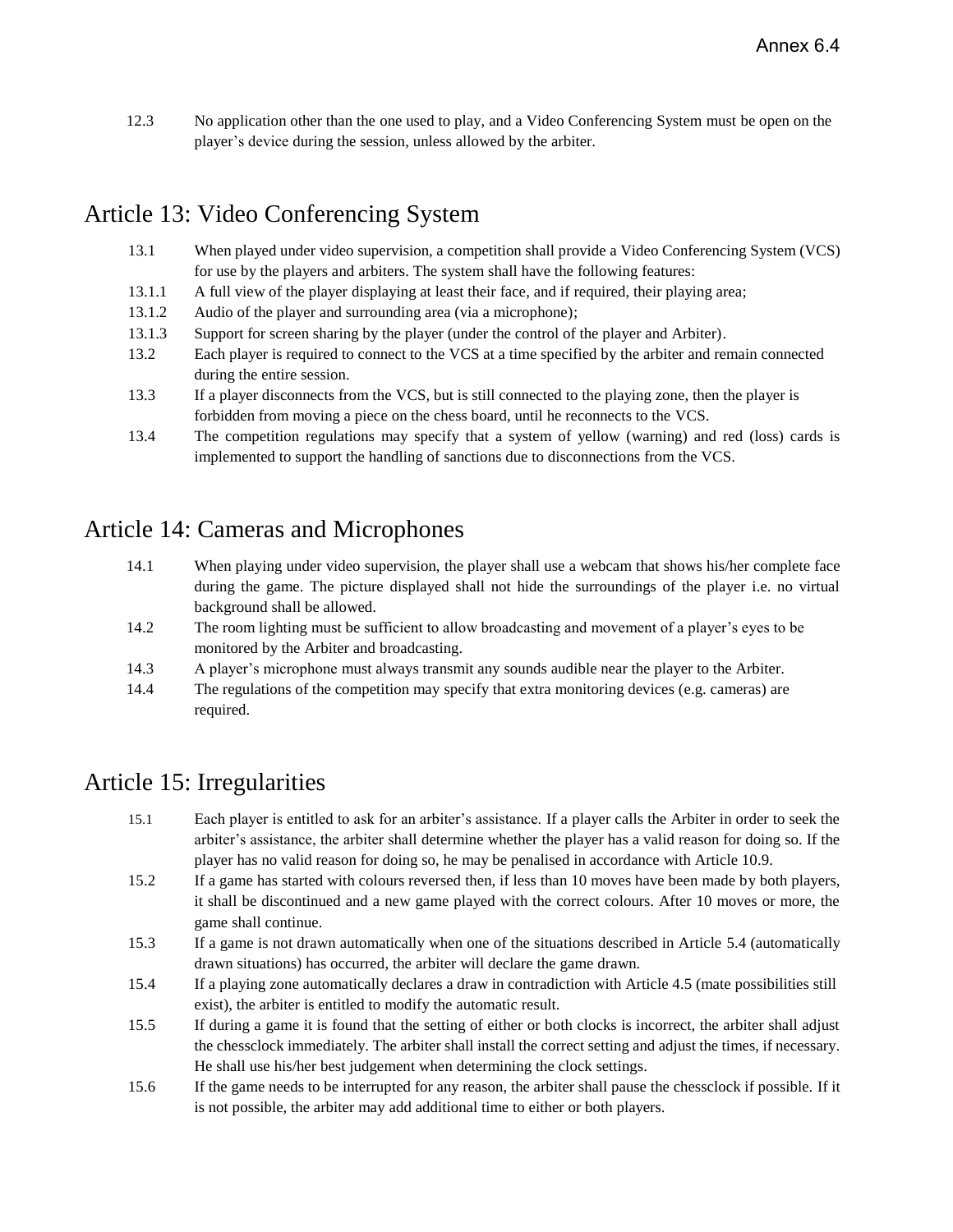## <span id="page-8-0"></span>**Part III b: Regulations for Hybrid Chess Competitions**

#### <span id="page-8-1"></span>Article 16: General Provisions

- 16.1. The Chief Organiser designates the playing venues for the competition. Each playing venue is under the control of a Local Organiser.
- 16.2 Each Local Organiser is required to provide a playing venue suitable to host a hybrid chess competition. The 'playing venue' is defined as the 'playing area', rest rooms, toilets, refreshment area, area set aside for smoking and other places as designated by the arbiter. The playing area is defined as the place where the games of a competition are played. Only players and arbiter are allowed access to the playing area.
- 16.3 Each playing venue must be monitored by cameras.
- 16.4 In each playing venue, the fair play measures should be applied in accordance with the FIDE Anti-Cheating Regulations and FIDE Anti-Cheating Protection Measures**.** Unless authorised by the arbiter, it is forbidden for anybody to use a mobile phone or any kind of communication device in the playing venue or any contiguous area designated by the arbiter.
- 16.5 Each Local Organiser is responsible for providing an Internet connection in the playing venue. Players are not responsible for their connections to HIP and to a communication system (if required by the competition regulations), unless the competition regulations say otherwise.
- 16.6 In each venue, electronic devices used for conducting online games (playing devices) are provided by the Local Organiser, unless the competition regulations say otherwise.
- 16.7 During the game, each player shall have access on his/her playing device to a virtual chessboard and any software required for this purpose. No other website, application or software can be open on the playing device. The only exception may be a (video-) communication system, if required by competition regulations.
- 16.8 At least two arbiters will be appointed for each playing venue: a Local Chief Arbiter (LCA) and a Local Technical Arbiter (LTA).
- 16.9 The total number of arbiters required in each playing venue will vary depending on the kind of event, on the system of the games, on the number of participants and on the importance of the event.
- 16.10 If the playing zone allows players to move pieces in contradiction with Article 3.3 (illegal moves), the competition regulations must specify how to deal with such irregularities.
- 16.11 The competition regulations shall specify a default time in advance. If the default time is not specified, then it is zero. If the competition regulations specify that the default time is not zero and if neither player is present initially, White shall lose all the time that elapses until he/she arrives, unless the competition regulations specify or the arbiter decides otherwise.
- 16.12 The playing zone must record the offer of a draw next to the player's move when the draw is offered.

## <span id="page-8-2"></span>Article 17: Players' Conduct

- 17.1. The players shall take no action that will bring the game of chess into disrepute.
- 17.2 The players are not allowed to use their own playing devices in the playing venue, unless the competition regulations say otherwise.
- 17.3 During the game, the players are forbidden to have any electronic device not specifically approved by the arbiter. The arbiter may require the player to allow his/her clothes, bags, other items or body to be inspected, in private. The arbiter or person authorised by the arbiter shall inspect the player, and shall be of the same gender as the player. If it becomes evident that a player has a forbidden device in the playing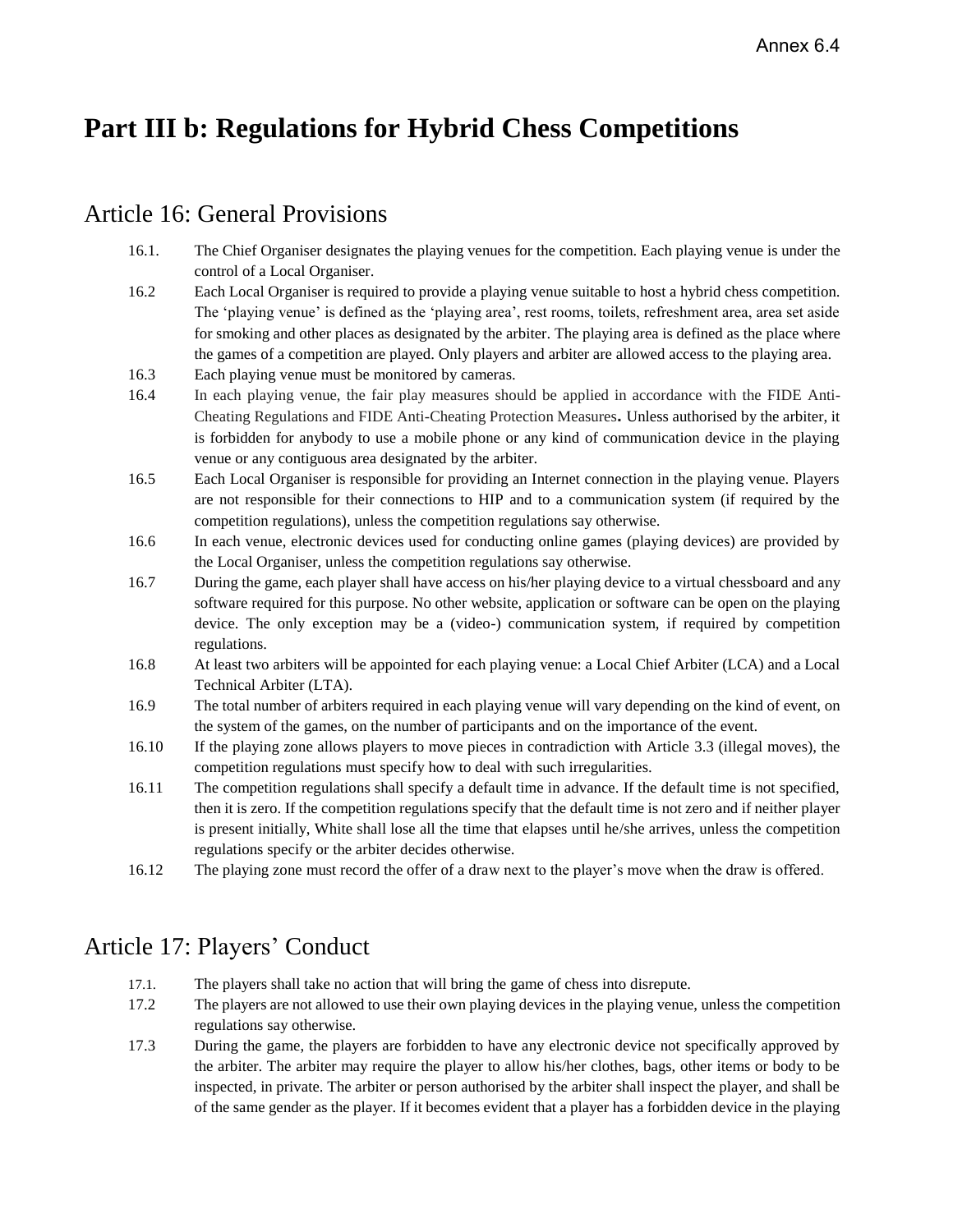venue, the player shall lose the game. The opponent shall win. The competition regulations may specify a different, less severe, penalty. The Chief Arbiter can also decide to exclude the player from the competition.

- 17.4 The competition regulations may allow personal electronic devices to be stored in a player's bag, provided the device is completely switched off. This bag must be placed as agreed with LCA.
- 17.5 During the game, the players are forbidden to use any notes, sources of information or receive advice.
- 17.6 It is forbidden to distract or annoy the opponent in any manner whatsoever. This includes unreasonable claims, unreasonable offers of a draw, sending inappropriate messages or the introduction of a source of noise into the playing area.
- 17.7 During a game a player may leave the playing area or the playing venue only with the permission of the arbiter.
- 17.8 The players shall follow the dress code of the competition, if any.
- 17.9 Infraction of any part of Articles 17.1 17.8 shall lead to penalties in accordance with Article 18.4.
- 17.10 A player shall have the right to request from the arbiter an explanation of particular points in the FIDE Online Chess Regulations.
- 17.11 Unless the competition regulations specify otherwise, a player may appeal against the decision of the arbiter. This includes appeals against the result of a game, even if the result was set by the playing zone and approved by the arbiter.

### <span id="page-9-0"></span>Article 18: The Arbiter's Role

- 18.1. The arbiters shall see that these Regulations are observed.
- 18.2 The arbiter shall:
- 18.2.1 ensure fair play,
- 18.2.2 act in the best interest of the competition,
- 18.2.3 ensure that a good playing environment is maintained,
- 18.2.4 ensure that the players are not disturbed,
- 18.2.5 supervise the progress of the competition,
- 18.2.6 take special measures in the interests of disabled players and those who need medical attention,
- 18.2.7 follow the FIDE Anti-Cheating Regulations and FIDE Anti-Cheating Protection Measures (see Article 16.4).
- 18.3 The arbiters shall observe the games, especially when the players are short of time, enforce decisions they have made, and impose penalties on players where appropriate.
- 18.4 Options available to the arbiter concerning penalties:
- 18.4.1 warning,
- 18.4.2 increasing the remaining time of the opponent,
- 18.4.3 reducing the remaining time of the offending player,
- 18.4.4 increasing the points scored in the game by the opponent to the maximum available for that game,
- 18.4.5 reducing the points scored in the game by the offending person,
- 18.4.6 declaring the game to be lost by the offending player (the arbiter shall also decide the opponent's score),
- 18.4.7 a fine announced in advance,
- 18.4.8 exclusion from one or more rounds,
- 18.4.9 expulsion from the competition.
- 18.5 Before the beginning of each game, each LCA is responsible for checking that all the playing devices are in compliance with the requirement of Article 16.7.
- 18.6 Before the beginning of each game, each LCA is responsible for conducting the fair-play check of all the players.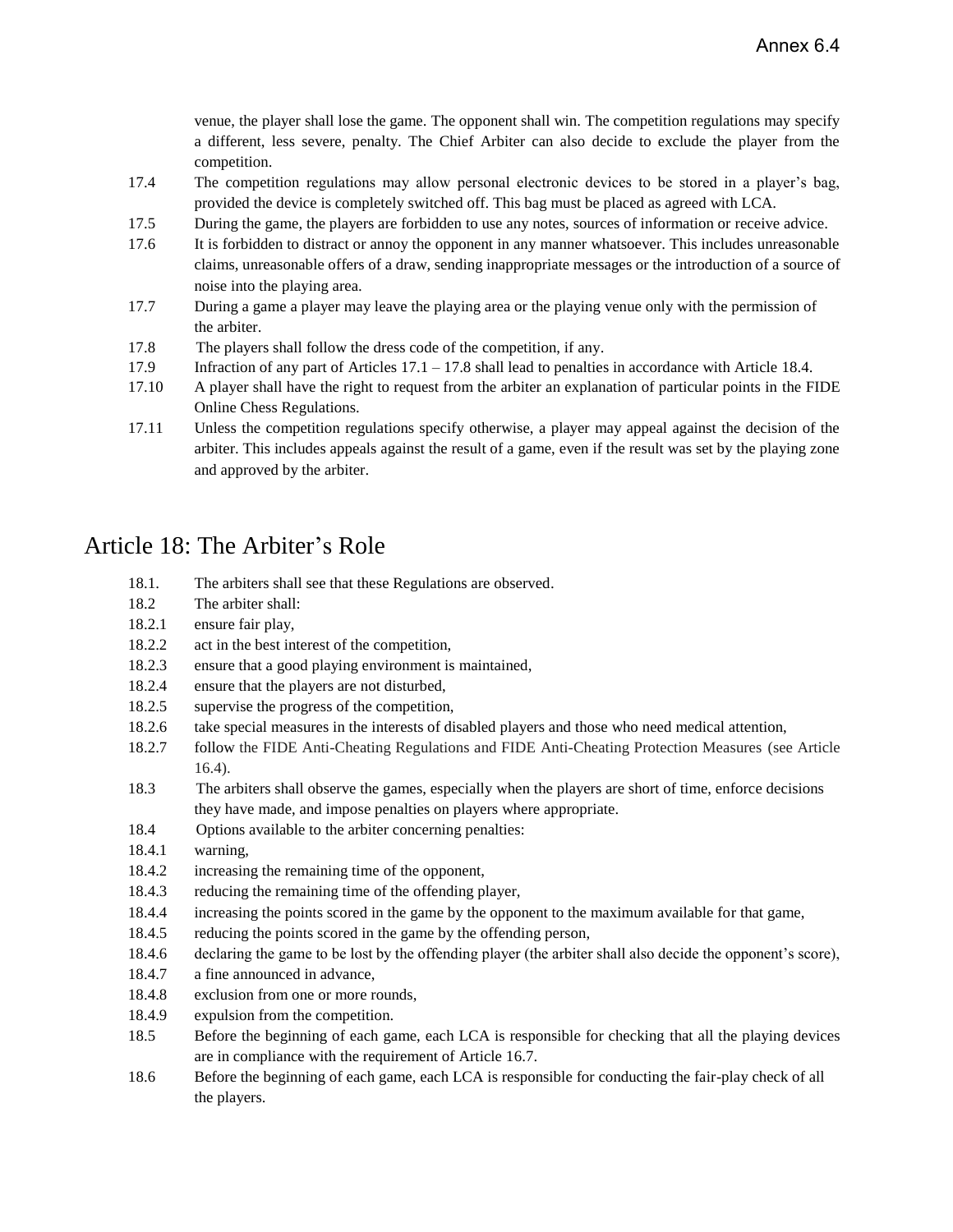- 18.7 Each LCA is responsible for monitoring the venue's camera recordings.
- 18.8 Each LTA is responsible for monitoring each player's connection to HIP and to a communication system (if required by the competition regulations) before and during each game.
- 18.9 Each LTA shall immediately report to the Chief Arbiter about each disconnection case. Once the connection is reset, relying on specific circumstances, the Chief Arbiter takes a decision including but not limited to:
	- a) resumption of the game from the adjourned position,
	- b) reducing remaining time of the disconnected player,
	- c) restarting the game from the initial position with the same time limit,
	- d) restarting the game from the initial position with a shorter time control.

#### <span id="page-10-0"></span>Article 19: Irregularities

- 19.1 Each player is entitled to ask for an arbiter's assistance. If a player calls the Arbiter in order to seek the arbiter's assistance, the arbiter shall determine whether the player has a valid reason for doing so. If the player has no valid reason for doing so, he may be penalised in accordance with Article 18.4.
- 19.2 If a game has started with colours reversed then, if less than 10 moves have been made by both players, it shall be discontinued and a new game played with the correct colours. After 10 moves or more, the game shall continue.
- 19.3 If a game is not drawn automatically when one of the situations described in Article 5.4 (automatically drawn situations) has occurred, the arbiter will declare the game drawn.
- 19.4 If a playing zone automatically declares a draw in contradiction with Article 4.5 (mate possibilities still exist), the arbiter is entitled to modify the automatic result.
- 19.5 If during a game it is found that the setting of either or both clocks is incorrect, the arbiter shall adjust the chessclock immediately. The arbiter shall install the correct setting and adjust the times, if necessary. He shall use his/her best judgement when determining the clock settings.
- 19.6 If the game needs to be interrupted for any reason, the arbiter shall pause the chessclock if possible. If it is not possible, the arbiter may add additional time to either or both players.

## <span id="page-10-1"></span>Article 20: Use of Traditional Chess Sets at Hybrid Competitions

*If the time control used for the competition has an increment of at least 30 seconds per move starting from move 1, the competition regulations may specify that players are allowed to use traditional chess sets (boards and pieces) for their convenience during the games. In this case, the following provisions apply:*

- 20.1. The virtual chessboard and virtual chessclock remain the definitive record of the game.
- 20.2. The specific competition regulations must specify the necessary number of arbiters.
- 20.3. Moves played on the virtual chessboard may be accompanied by a clearly audible sound signal (click) so that each player could be aware, without any delay, of the last move played by their opponent. This shall be implemented in a way which doesn't disturb other games.
- 20.4. Each player is responsible for moving pieces on his/her traditional board. The only allowed action on the traditional board is reproducing the moves played on the virtual board made by each side.
- 20.5. No player is allowed to make his/her move on the virtual board (except the first White's move) before they have reproduced their own previous move on the traditional board. The position on the traditional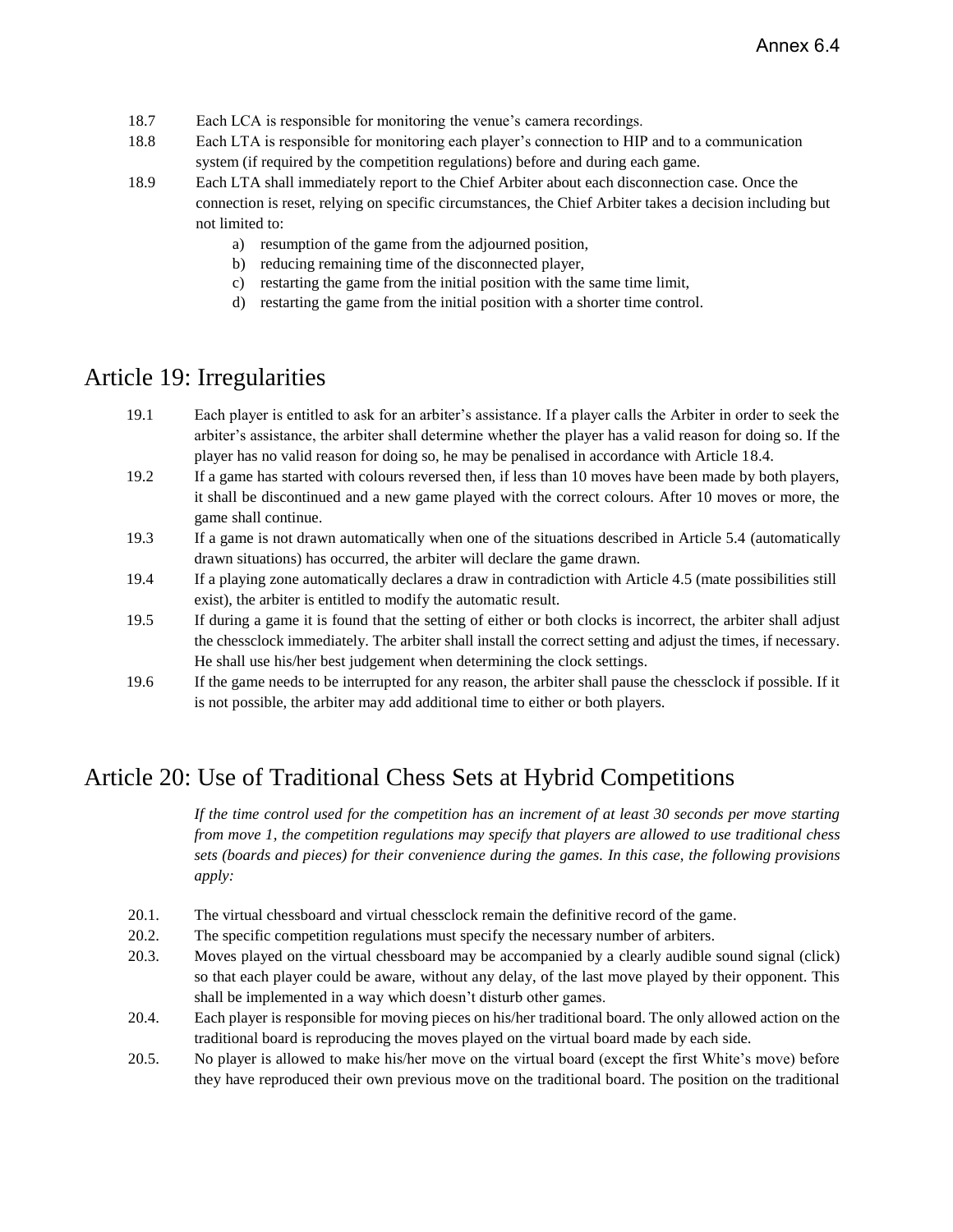chessboard must always remain the same as on the virtual one; the only allowed difference is the last move's delay.

- 20.6. In case of violation of Articles 20.4-20.5, the arbiter is entitled to intervene and the penalties described in Article 18.4 applies.
- 20.7. The specific competition regulations may impose mandatory use of scoresheets by the players.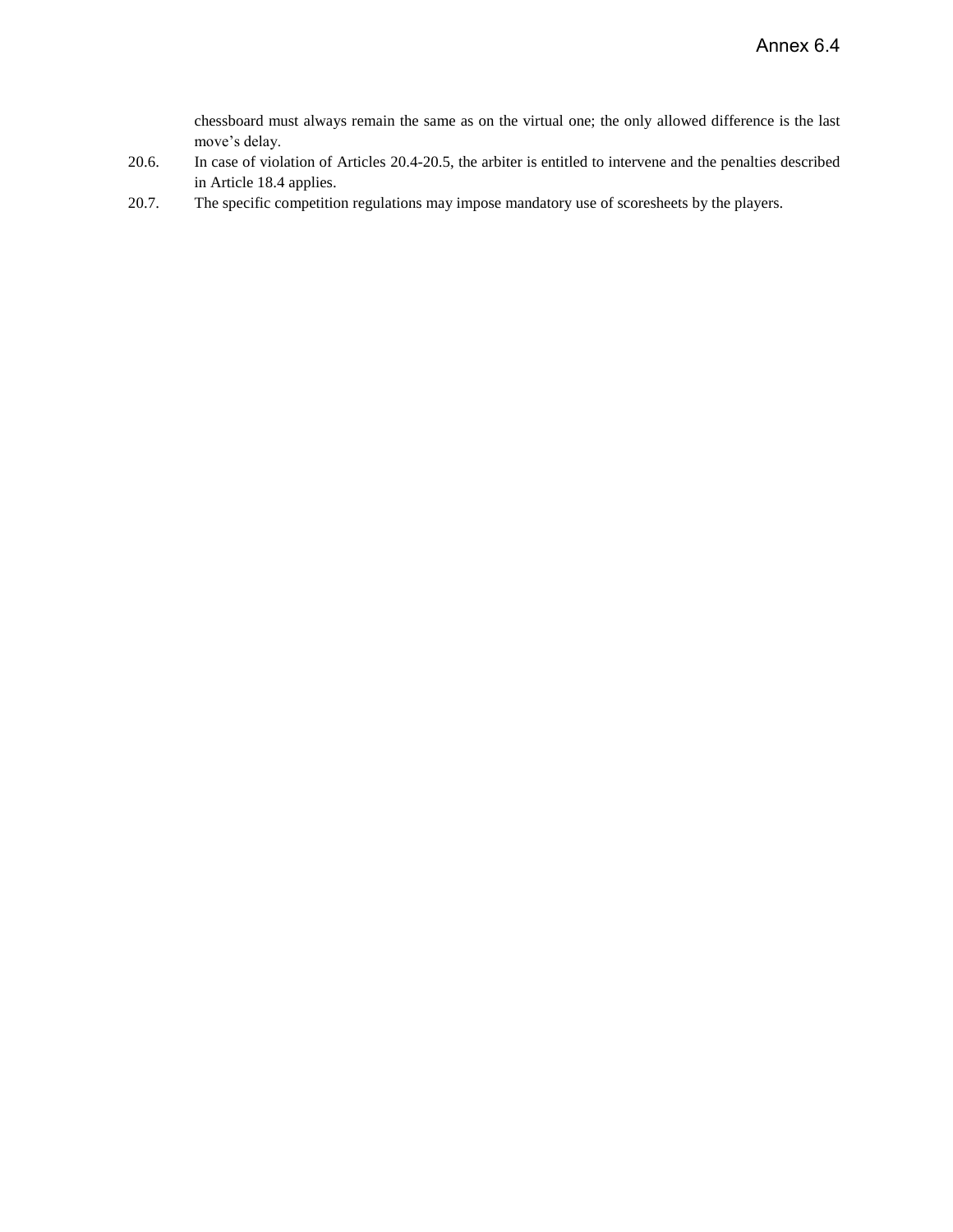# <span id="page-12-0"></span>APPENDIX I. FIDE Fair Play Rules for Online Competitions with Supervision

The following rules deal with Online Chess. They shall apply to all official FIDE competitions. For national competitions and private competitions, it is strongly recommended to adopt these rules, amended where appropriate.

#### **A. General Provisions**

- 1. All games of a competition must be supervised by a monitoring software (Fair Play software) during and/or after the games are played.
- 2. The only Fair Play software authorised by FIDE is the FIDE Game Screening Tool. Other software requires explicit approval by the FIDE Fair Play Commission (FPL).
- 3. Most platforms will automatically process the games of a competition through their own anti-cheating procedures. These procedures in FIDE competitions are not official. They only give an indication that requires further investigation.
- 4. Players must play with their real names.
- 5. Players may be required to be visible on camera, using a video conferencing platform (between rounds players may be allowed to turn the camera off). The images of the video conferencing platform may be recorded by the organiser. It must be ensured that only the Chief Arbiter, the panel of experts, if any, and the members of EDC and FPL may access it if necessary and that the recording is deleted one year after the official announcement of the results, unless proceedings against participants of the namely competition have been opened before by FPL or EDC
- 6. Players may be required to show their surroundings and their computer Task Manager, and this can be requested at any time. Players may be instructed by the arbiter to share their screen and to turn off the chat function during play. The organiser must ensure that appropriate legal advice on privacy and child safeguarding has been taken before requiring this in the competition regulations.
- 7. Other competitions must be conducted in accordance with the principles above and/or with the Online Fair Play policies of National Federations. When in such a case a competition is conducted on a platform which applies its own Fair Play policies, players must be made aware that arbiters cannot intervene in decisions made by the platform.
- 8. Arbiters must be familiar with the platform's procedures:
	- i) For dealing with cheating allegations,
	- ii) For the flagging or closure of accounts,
	- iii) For handling appeals.
- 7. In cases where the official results are determined by the Chief Arbiter rather than by the platform, the competition regulations should specify whether or not points won by players subsequently barred or disqualified are awarded to their opponents.
- 8. Prizes should not be awarded to players until the Fair Play checks undertaken by the platform and with the FIDE Game Screening Tool have been completed.
- 9. In some competitions, particularly official FIDE competitions, the competition regulations may specify disqualification and other penalties being imposed without any determination that cheating has been proved. In such a case sanctions would not be extended to OTB play in the absence of more evidence.
- 10. The competition regulations can provide that the decision of the Chief Arbiter or of a panel of experts, designated for that purpose, on loss of the game or exclusion from the competition on suspicion of cheating is final. However, this is without prejudice to the right of the person concerned to appeal if more extensive sanctions are imposed on him.
- 11. FPL may create a sub-commission or task force dedicated only to online chess.
- 12. The competition regulations cannot provide that all fair play matters for the competition are the sole responsibility of the platform.

#### **B. Online Cheating Offences**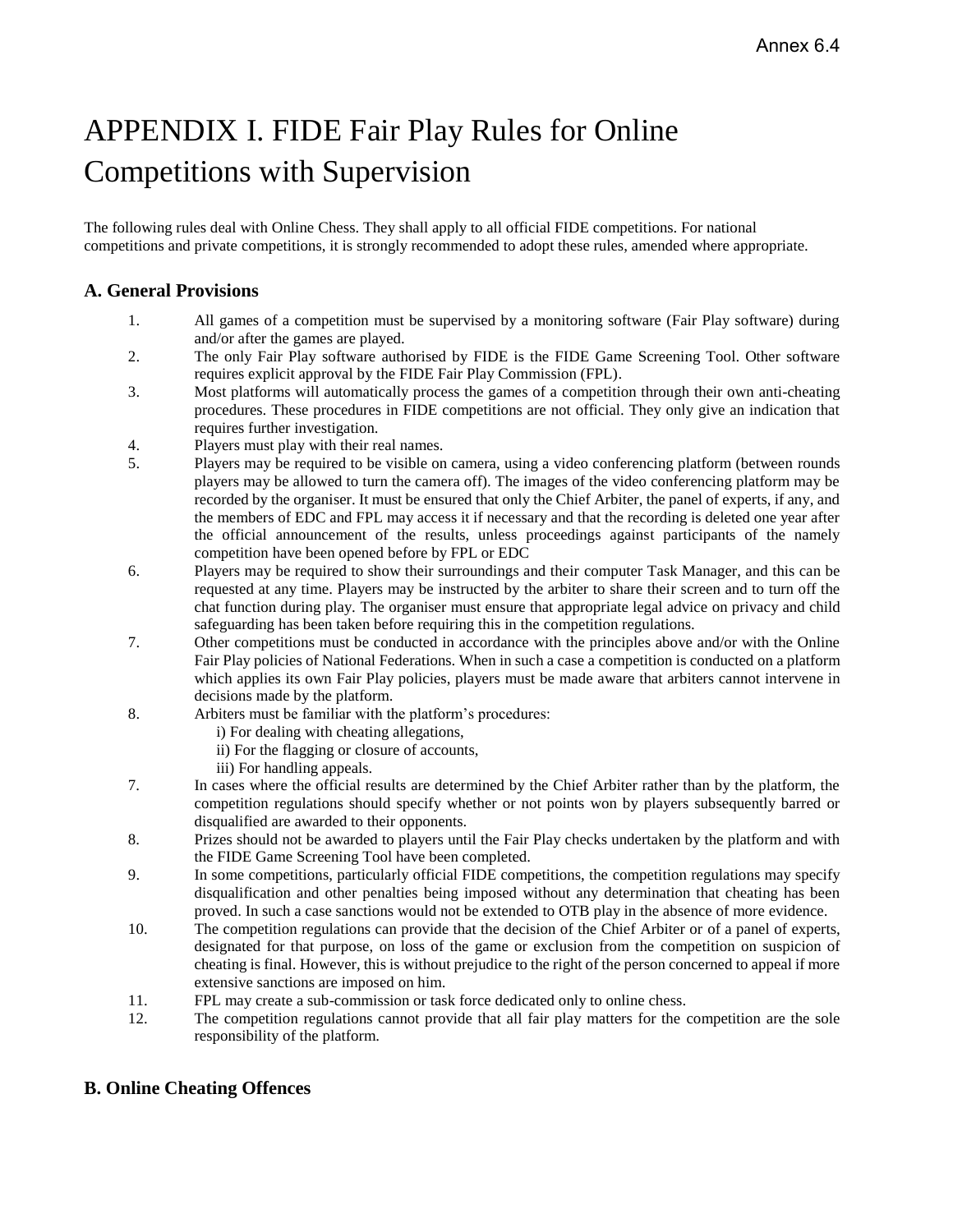- 1. Conceptually, cheating in online chess is defined as any behaviour that a player uses to gain an advantage over his peer player or achieve a target in an online game if, according to the game rules, the advantage or the target is one that he is not supposed to have achieved.
- 2. Specifically, 'Cheating' means:

i) the deliberate use of electronic devices or other sources of information or advice during a game; or ii) the manipulation of chess competitions which means an intentional arrangement, act or omission aimed at an improper alteration of the result or the course of a chess competition in order to remove all or part of the unpredictable nature of the aforementioned chess competition with a view to obtaining an undue advantage for oneself or for others.

The manipulation of chess competitions includes but is not limited to result manipulation, sandbagging, match fixing, rating fraud, and deliberate participation in fictitious competitions or games.

- 3. The cheating-related offences specific to online chess are hacking and identity theft i.e. when somebody else is playing for the player. The ways in which offences of this type are dealt with are analogous to the treatment of cheating offences, including application of FIDE's internal disciplinary measures.
- 4. Statistical evidence may lead to the assumption that a cheating offence has been committed unless a player can prove on the balance of probabilities that he/she was playing honestly.

#### **C. Burdens and Standards of Proof**

- 1. FPL shall have the burden of establishing that an online cheating offence has occurred. The standard of proof shall be whether FPL has established an online cheating offence to the comfortable satisfaction of the hearing panel bearing in mind the seriousness of the allegation which is made. This standard of proof in all cases is greater than a mere balance of probability but less than proof beyond a reasonable doubt. Article B.4 remains unaffected.
- 2. Where these Fair Play Rules place the burden of proof upon the Player or other Person alleged to have committed an assumed online cheating offence to rebut a presumption or establish specified facts or circumstances, the standard of proof shall be by a balance of probability.

#### **D. False Accusation**

- 1. False accusation is an abuse of freedom of expression. False accusation in chess as in any other area might damage reputation. The right to protection of reputation is protected as a part of the right to respect for private life. While deciding whether accusation is manifestly unfounded and thus it can be considered as the abuse of the freedom of expression, the following criteria are taken into account: a) the sufficiency of the factual basis of the accusation; b) the level of the competition; c) the title and rating of the player who is alleged of online cheating; d) the final result of the player in the competition in question; e) the way and the scale of spreading the accusation (social media, public interview, blogpost, etc.) The list of the criteria is not exhaustive.
- 2. False accusation in online chess is dealt *mutatis mutandis* as in over the board chess.

#### **E. Sanctions**

- 1. Sanctions imposed for an online cheating offence may be extended to OTB chess. A sanction specified in the FIDE Code of Ethics as a one year-ban may be reduced to 6 months for OTB chess.
- 2. Other aspects of sanctioning are *mutatis mutandis* applied to online chess as they are applied in over the board chess: the age of the player, the frequency and nature of the offence, the nature of the competition and other circumstances are comprehensively taken into account.

#### **F. Jurisdiction**

The Fair Play Commission (FPL) has jurisdiction in all cheating-related matters, including false accusations in all FIDE official events. People subject to FPL jurisdiction include players, supporting persons and team captains. Supporting persons include, but are not limited to, heads of delegations,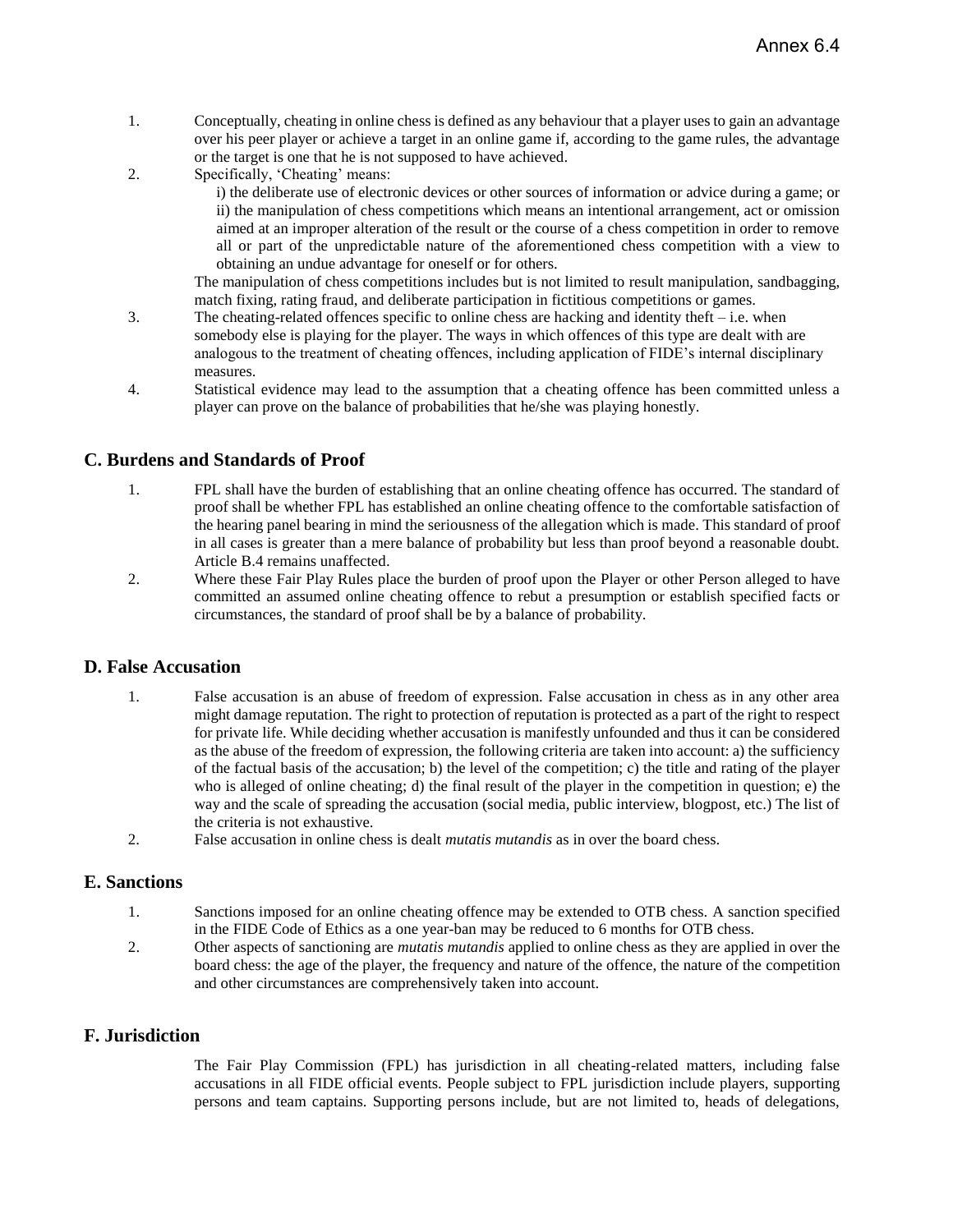seconds, trainers, managers, psychologists, organisers, spectators, relatives, journalists, chess officials, arbiters when involved in cheating incidents.

#### **G. Complaints and Investigations**

- 1. TRIGGERING AN INVESTIGATION
- 1.1 Investigations can be initiated based on a Post-Competition complaint.
- 1. 2. Investigations can also be triggered by:
	- i) a report of the chief arbiter of a competition;
		- ii) FPL initiative;

iii) a request by the Ethics and Disciplinary Commission (EDC) or any other body of Fide authorised by Statute.

- 2. COMPLAINTS
- 2. 1. The right to complain belongs to the participants (players, captains and officials) with FIDE ID Number of the competition concerned. Protest deadline is 24 hours after the end of the last round.
- 2. 2. All Complaints must be submitted in writing and addressed to the FPL through Fide Office. The complainant shall provide all the information required in the Complaint Form and must detail the reasons why the Complaint is being made, listing all basis available at the time of filing.
- 2. 3. Oral or informal Complaints are not accepted.
- 2. 4. All Complaints shall list all basis available at the time of filing.
- 2. 5. All Complaints based solely on the assumption that a person is playing stronger than expected due to his/her rating will be not be considered.
- 2. 6. FPL may initiate an investigation based on any piece of information that may come into its knowledge regarding a possible cheating incident, including false accusation.
- 2. 7. All information about complaints and investigations shall remain confidential until an investigation is completed by the FPL. In case of breach of confidentiality requirements by complainants or the Chief Arbiter or any other person with knowledge of the complaint or the investigation before the investigation is completed, the FPL can refer all offenders to the EDC.

#### **H. Investigation Procedure**

- 1. FPL has the right to perform preliminary investigations with respect to an alleged or possible case of online cheating-related violation.
- 2. If a complaint is inadmissible or manifestly unfounded, the FPL may reject it by a majority vote.
- 3. One member of the FPL (Investigating Person IP), nominated by the FPL Chairperson, based on rotation system will be appointed to investigate the complaint. He or she is an independent body and is not subject to directions from any other party.
- 4. The IP shall consider the presented statistical evidence. It will also consider physical and observational gathered as part of the investigation, if there are any. It can also gather additional evidence in the course of its investigation.
- 5. Players, organisers, arbiters, national federations, host of the online platform where the games are played, and other parties are all required to cooperate with the IP. Failure to do so may result in referral to EDC. 6. The IP will investigate each case within a reasonable time, usually not longer than two weeks.
- 7. At the end of the investigation the IP shall prepare a report to FPL for consideration indicating: the action that triggered the investigation, the factual circumstances of the incident, the findings of the investigation and a proposed sanction. The report may cover any other breach of FIDE regulations found by the IP. FPL may ask the IP to consider additional facts and/or carry out further investigations.
- 8. Once a report is deemed final by the IP, FPL decides by a majority vote if the case is to be forwarded to EDC for judgement. If the case is not forwarded to EDC, it is considered to be dismissed. The FPL shall forward its findings to the complainant and the accused person. If the National Federation of the accused person was involved, it will be informed as well.

#### **I. Procedural Rules**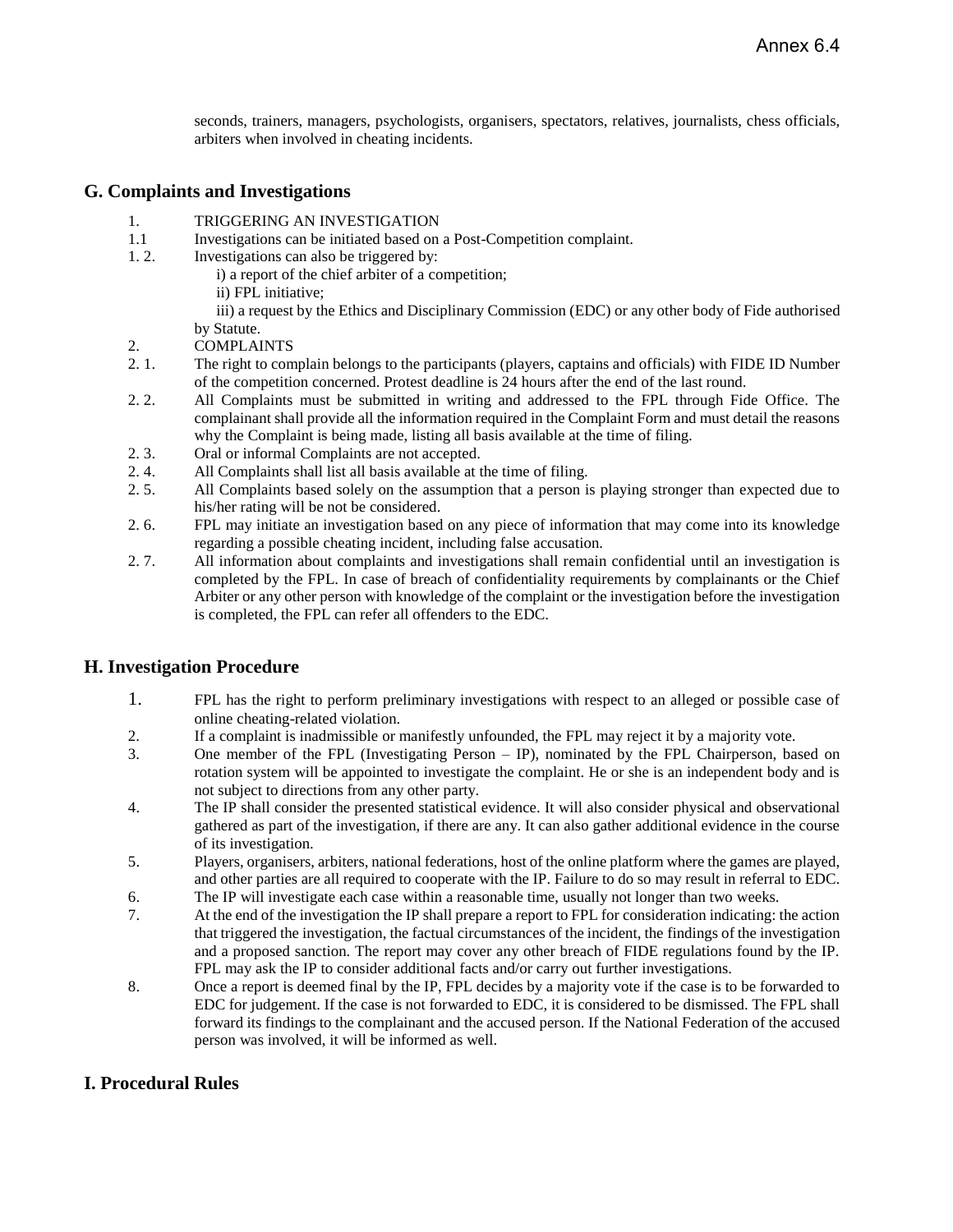- 1. The statute of limitation is one year after the last round of the online competition in question.
- 2. The working language of the IP is English. The IP may, at the request of any party, authorise a language other than English to be used by the parties involved. In that occurrence, the IP may order any or all of the parties to bear all or part of the translation and interpreting costs. The IP may order that all documents submitted in languages other than English shall be filed together with a certified translation in the language of the procedure.
- 3. When the IP does not dismiss a case, the accused person must have been informed in writing (whether by letter, e-mail or otherwise) of the pending case and given the right to present to the IP any statements and documents in support of his/her position.
- 4. The complainant and the accused person have the right to be represented or assisted by persons of their choice.
- 5. Documents pertaining to the proceedings must be submitted in writing, preferably by e-mail.
- 6. Each party involved in an investigation is responsible for its own costs directly or indirectly associated with the case.
- 7. When a person subject to the disciplinary jurisdiction of another FIDE Commission is a party to an investigation, FPL may provide the relevant information to that FIDE Commission.

#### **J. Condition of Entry in an Online Sports Event**

By entering the competition each player accepts the above-mentioned measures as a condition of entry and agrees that his/her participation is subject to these measures. Specifically, a player agrees to be screened by an online screening tool and agrees that he/she might face disciplinary sanctions.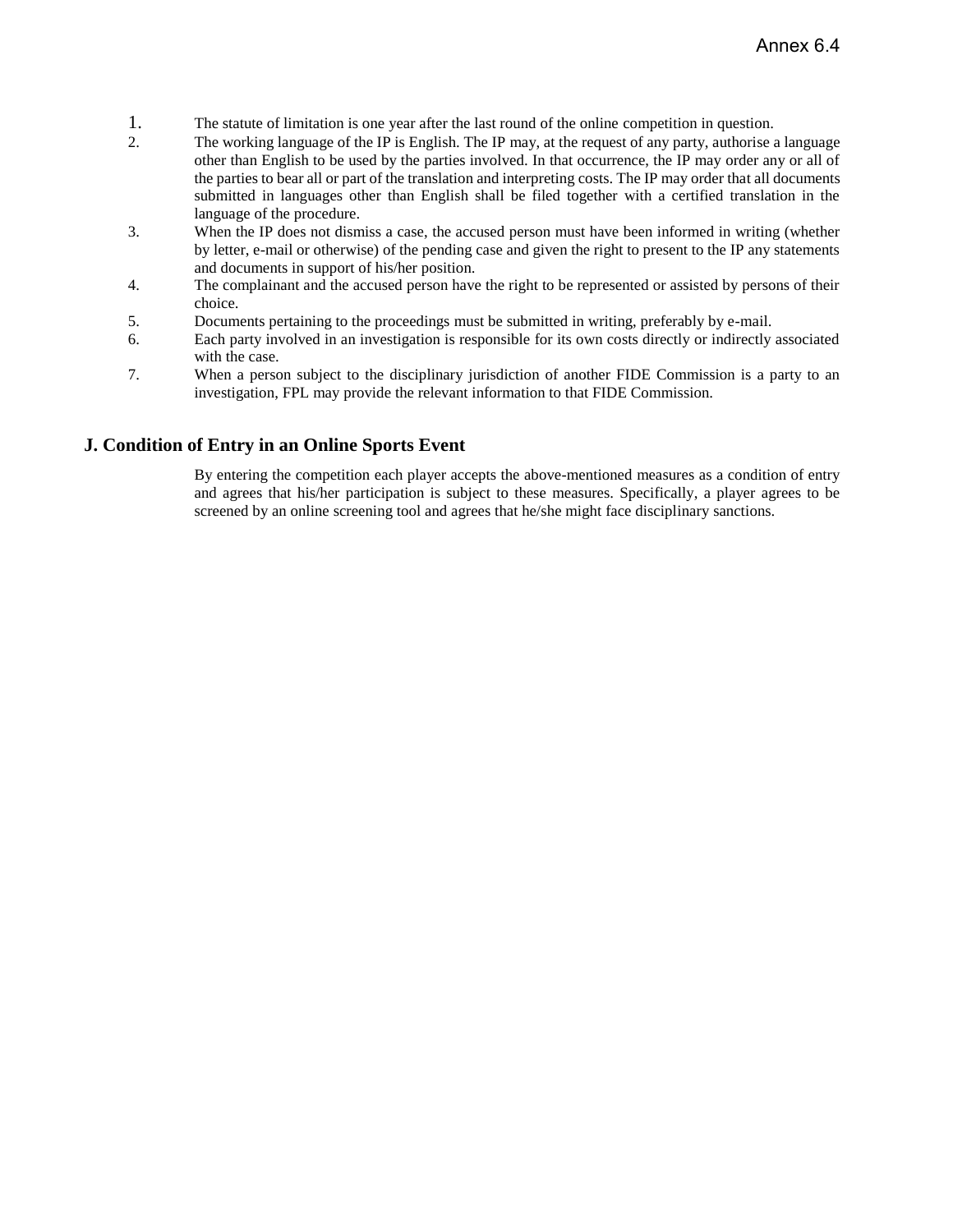# <span id="page-16-0"></span>APPENDIX II. Rules for Significantly/Totally Blind and Unable to Move Disabled Chess Players for Online Competitions with Supervision

1. All online platforms organising chess competitions must provide full accessibility to significantly /totally blind and unable to move chess players. If this is not possible, the organisers must provide online assistants, one per player, trained and approved by FIDE DIS commission. 2. At least five (5) days before the start of the competition, significantly/totally blind and unable to move disabled chess players must send their medical documents to the organisers for approval and must be registered at the time of the start of the competition to the FIDE disabled chess players list: <https://dis.fide.com/wr0>

According the provided documents, organisers will decide if the player belongs to the category "Significantly/totally blind and unable to move disabled chess players" and he needs an assistant.

- 3. Online assistants are responsible to invite and connect in Zoom with their players 15 min. before the start of the game.
- 4. Players that using assistants must have their own chessboard fully visible to their assistant.
- 5. When the game start and during the full period of the game, only the assistant is responsible to connect in the platform, play the announced moves and announce the opponent's moves to his/her player.
- 6. The player must be sure that he can hear the assistant loud and clear. The announcement of the moves must be in full spelling (for example: pawn from e2 to e4) and in English, or in any other mutually agreed language between the player and the assistant.
	- The assistant can use either:

7.

- A new account in the platform specifically for this tournament, or
- The existing account of the player, with the player's permission
- 8. The player has the right to ask for the number of moves played and the remaining time on his/her clock plus the time of his/her opponent at any moment during the game.
- 9. The player trough the assistant has the right to ask for a draw, or accept a draw offer from his/her opponent at any time. No further communication is allowed between the assistant and the player, in any unforeseen situation the assistant receive instructions from the chief arbiter.
- 10. During a game a player may leave the playing area or the playing venue only with the permission of the arbiter.
- 11. All articles of FIDE laws of online chess are valid for significantly/totally blind and unable to move players by replacing the word "player" with the word "online assistant".

Additions to the Online Laws of Chess:

- Article 5.1. Significantly/totally blind and unable to move chess players can use their own chessboard in addition to the virtual chessboard used by the online assistant.
- Article 17.1.1 Appointed online assistants must have a full view of the player.

Article 18.1 Appointed online assistants must have a full view of player's face.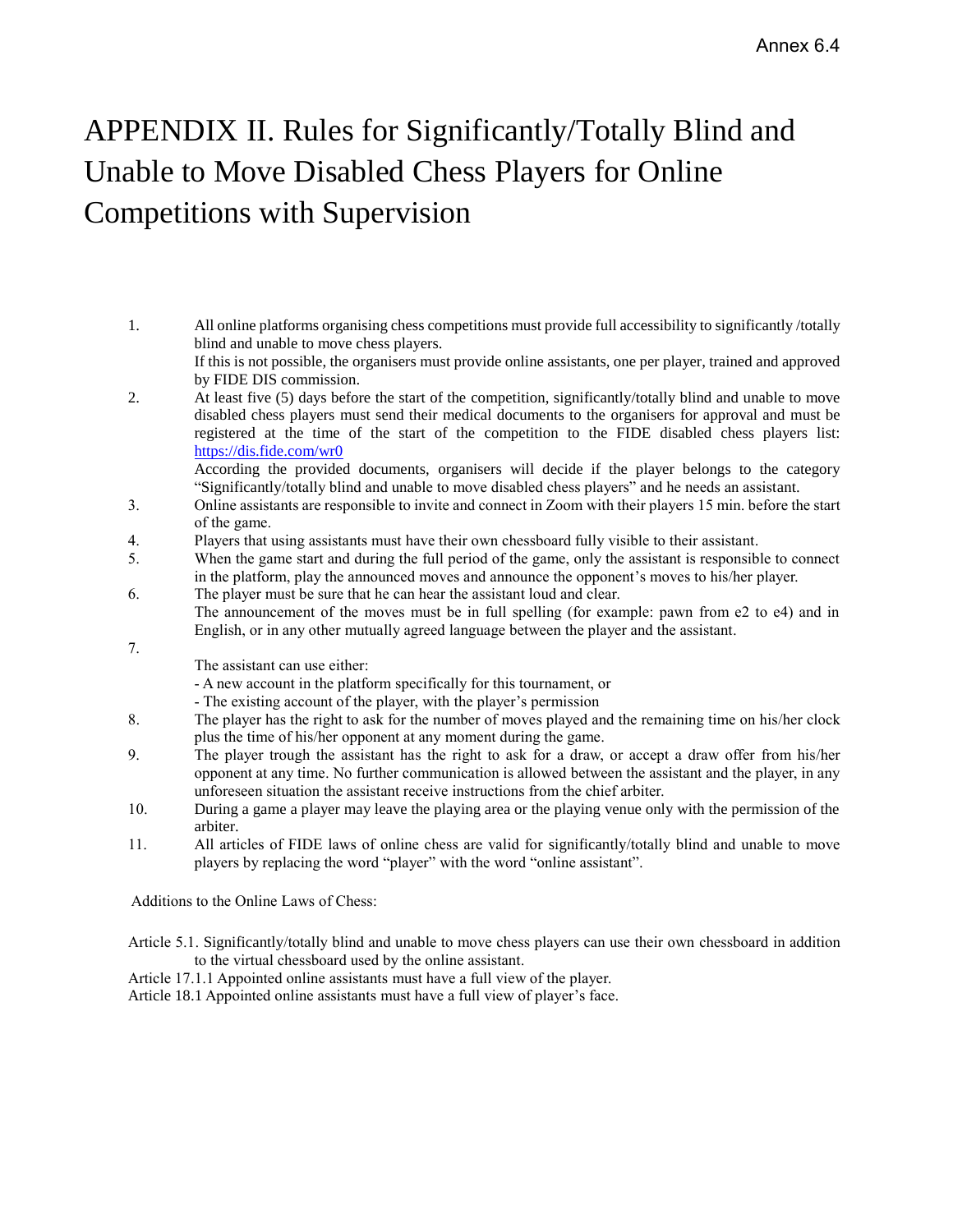# Appendix III. Regulations for Significantly/Totally Blind and Unable to Move Chess Players for Hybrid Competitions

- 1. The Local Organiser is advised to provide an assistant to significantly/totally blind players. The assistant's duties are:
- 1.1 Play online the moves announced by his/her player.
- 1.2 Announce the moves of the opponent.
- 1.3 Inform the significantly/totally blind players player only at his/her request of the clock times.
- 1.4 Inform the player of draw requests from his opponent, and make draw requests. communicated to him by the player.
- 1.5 No further communication between the assistant and the player is allowed.
- 1.6 Assistants are supervised by the chief arbiter Local Chief Arbiter and the other arbiters.
- 2. All other regulations are applying only by changing the word "player" with the word "assistant".